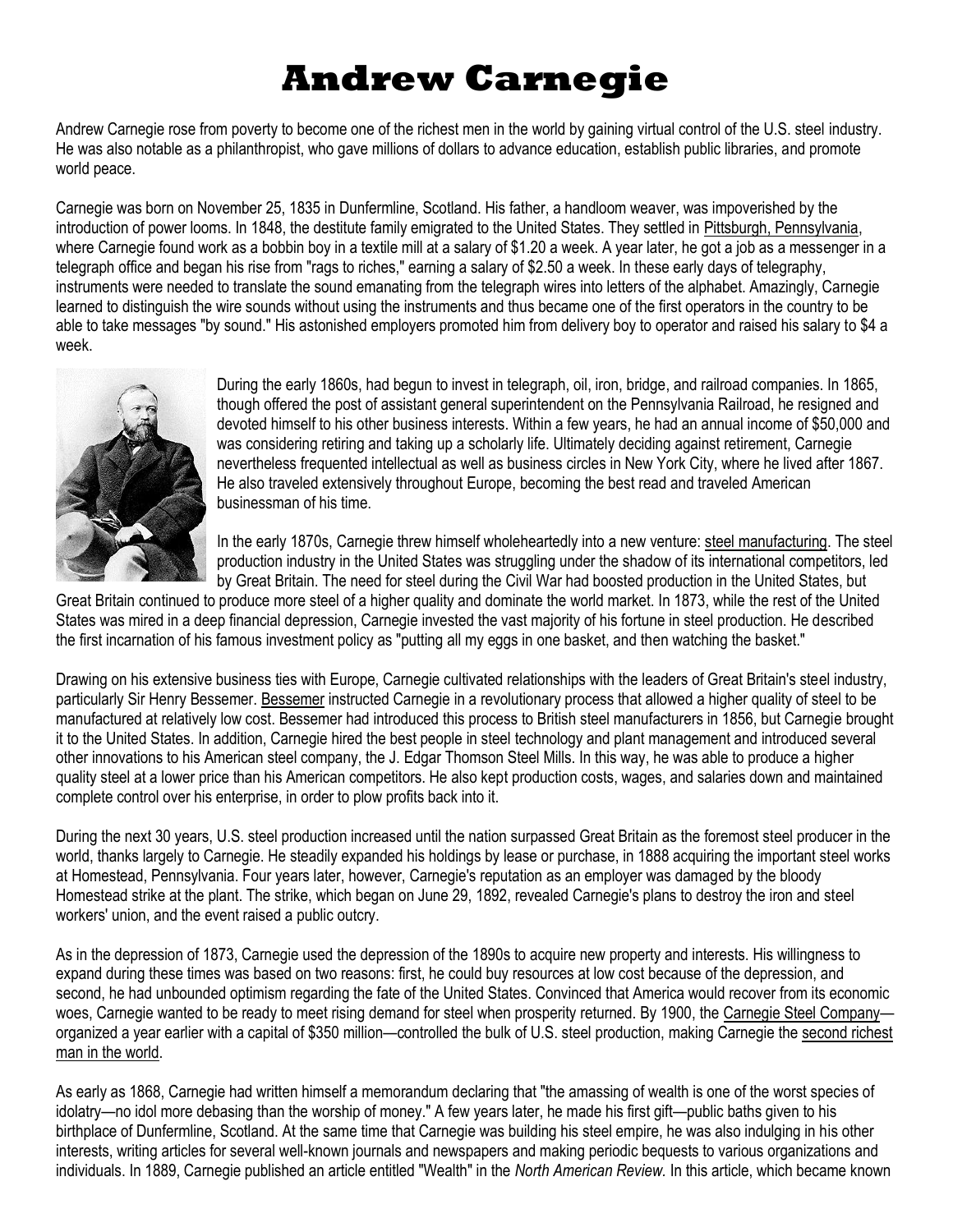as "The Gospel of Wealth" in Great Britain and the United States, Carnegie stated his belief that every man's life should have two periods: the accumulation of wealth and then the distribution of that wealth back to the community. He maintained that rich men had a moral obligation to distribute their money for the public good with the same energy and systematic thoughtfulness they had used to acquire it. This idea was revolutionary for the time and prompted much discussion among the upper classes.

Putting into practice his own gospel of wealth, Carnegie and his wife, the former Louise Whitfield (whom he had married in 1887), made benefactions totaling about \$350 million. This money provided for thousands of public libraries and church organs and helped advance both higher education and the cause of peace. One of his earlier philanthropic measures was the establishment of a large pension and benefit fund for the workers of the former Carnegie Company. Carnegie endowed the Carnegie Institute of Pittsburgh (1895), the Carnegie Trust for the Universities of Scotland (1901), and the Carnegie Institute of Washington (1902), as well as dozens of other institutions. He also helped establish the schools that are now part of Carnegie Mellon University and contributed generously to such African-American schools as Hampton and Tuskegee institutes. In 1905, he started the first pension fund for college and university professors. In 1911, the Carnegie Corporation of New York was created to handle the distribution of Carnegie's money for educational and research purposes. In recognition of his beneficence, Carnegie received many honors, but he declined an aristocratic title offered by England's King Edward VII in 1908, no doubt feeling that he was too strong an advocate of democracy to accept.

In the interests of world peace, Carnegie established the Carnegie Endowment for International Peace in 1910 and gave money for the construction of three "temples of peace": the Hague Peace Palace in the Netherlands, a Central American Court of Justice in Costa Rica, and the Pan American Union Building in Washington, D.C. The outbreak of World War I in 1914 shattered his optimism, and he never fully recovered, physically or emotionally, from the blow. Carnegie died from pneumonia five years later, on August 11, 1919, at the age of 83.

McGuire, William, and Leslie Wheeler. "Andrew Carnegie." *American History*. ABC-CLIO, 2012. Web. 11 Nov. 2012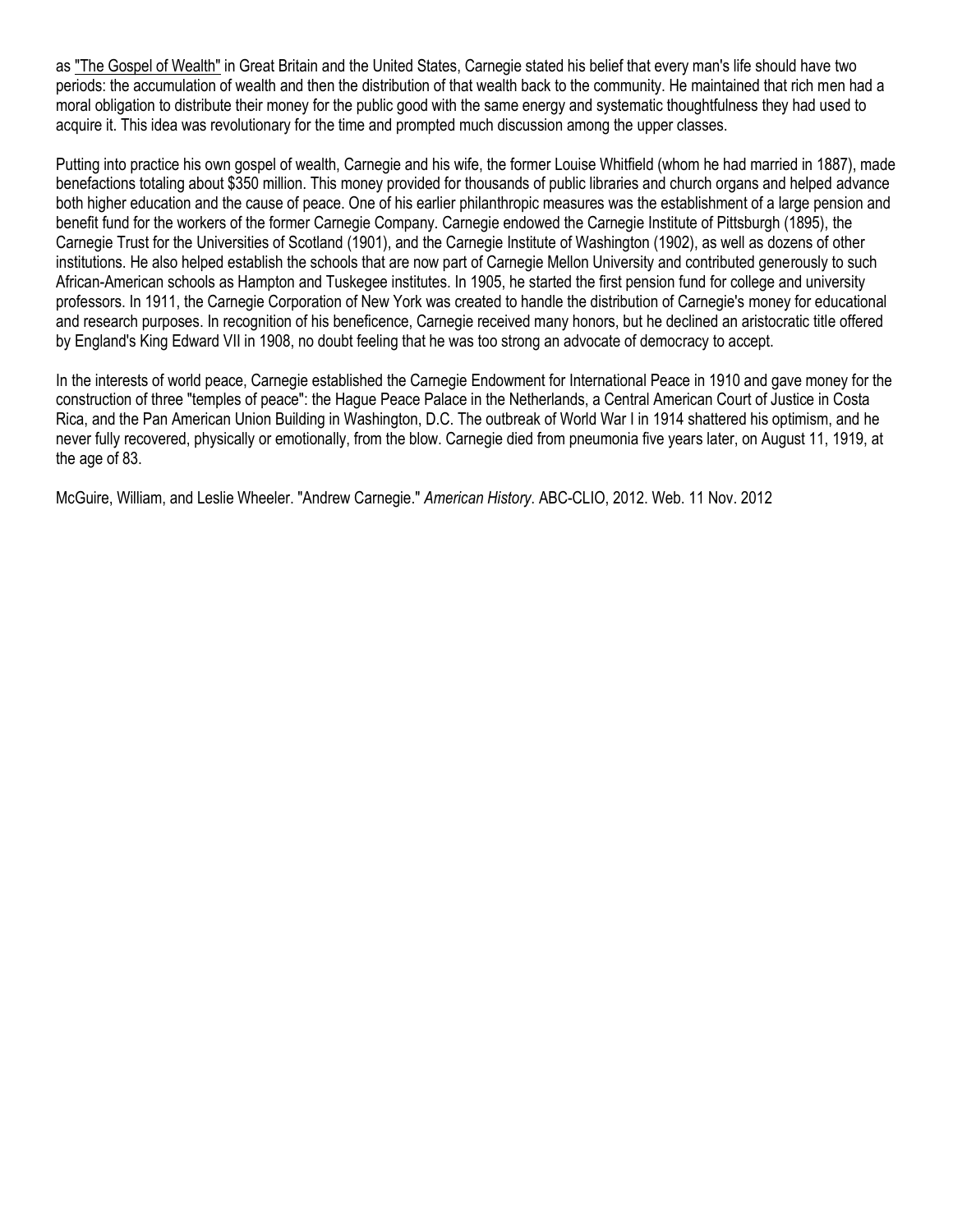## **John D. Rockefeller**

As the moving force behind the Standard Oil Company, John D. Rockefeller helped create the American petroleum industry. People called him, as many still do, the greatest business leader in American history. Early in his career, he said prophetically to a banker, "Some day I'll be the richest man in the world." He also pioneered in large-scale, systematic philanthropy, giving away millions of dollars for the advancement of education, medicine, and science.

Born on July 8, 1839 in Richford, New York, John grew up under the influence of his strict Baptist mother, Eliza Davison Rockefeller,

and his shrewd businessman father, William Avery Rockefeller. He attended school in Monrovia, New York, where his father owned a farm. In 1850, he moved with his family to Oswego, New York and three years later, to Cleveland, Ohio. After graduating from Cleveland High School, he had hopes of going to college, but his father insisted that he embark on a career in business, and the serious, reserved young man took courses for three months at a commercial school.

In 1859, he formed a partnership with Maurice B. Clark, and with \$4,000 in capital, the two entrepreneurs traded in grain, hay, and meats. During the Civil War, Clark & Rockefeller made a considerable sum provisioning the Union Army; in fact, the early 1860s brought Rockefeller the capital he needed to expand into other businesses. He did not serve in the war, opting instead to pay \$300 to hire a substitute, which the government allowed and many wealthy young men did.



While the war raged, Rockefeller surveyed the developing oil frenzy in northwestern Pennsylvania. The first oil well had been drilled in 1859 in Titusville, Pennsylvania, and new opportunities appeared with the rapid growth of petroleum refining and with the building of a railroad between Cleveland and the oil fields. As the oil arrived in Cleveland, refineries sprang up to process it, and Rockefeller decided this would be the endeavor to earn him fame and fortune. After all, it cost little to enter the new technology—a person could build a small refinery for as little as \$1,000. In 1863, he and several partners constructed the Excelsior refinery near the Cuyahoga River. The following year, in September 1864, he married Laura Celestia Spelman, daughter of a Cleveland businessman. The couple subsequently had four children.

Putting his future prospects in oil, Rockefeller quit the merchant business and in February 1865, bought out all his partners except Samuel Andrews, a move he later referred to as having "determined my career." Before the end of the year, the firm of Rockefeller & Andrews was operating the largest of Cleveland's 30 refineries.

To provide a more flexible organization, in 1870, the partners founded the Standard Oil Company of Ohio. Throughout the 1870s, the Standard Oil Company continued to grow and expand. It did so by keeping production costs down, obtaining favorable rates from the railroads in the form of rebates, engaging in occasional price slashing, and buying out competitors. By the mid-1870s, the company had either absorbed or forced out of business the majority of its rivals. Under Rockefeller's skilled leadership, the company also pioneered in vertical integration within the oil industry, acquiring or building its own pipelines, controlling local distributors, and using its own tank cars. Thus, by 1880, Standard Oil had managed to secure a virtual monopoly over oil refining and transportation and had become one of the largest corporations in the United States.

Although Rockefeller's ruthless and cutthroat business practices brought him tremendous wealth, his reputation with the public became severely damaged. With the public resoundingly convinced that everything Rockefeller did was motivated by greed, all of his ventures became tainted by public mistrust. In addition to becoming one of the wealthiest men in America, he entered the export market as well, shipping oil and kerosene to Asia, Africa, and South America. Throughout his career and amidst widespread public disapproval, Rockefeller insisted his drive was to bring order to the chaotic oil industry, known for its boom and bust cycles. He intended to provide the nation with a reliable energy source, and although he made money, accrued power, and crushed competitors, he allegedly saw these as secondary to his greater service.

In 1882, a Rockefeller attorney devised a new organization for the company called the trust, which placed Standard Oil stock, and that of its subsidiaries, in the hands of nine trustees. Since the trustees rather than the company held the stock, this allowed Standard Oil to circumvent laws that curtailed its right to own property outside Ohio. Within a short time, "trust" came to mean any big business combination—a recognition of the drive toward mammoth corporations accelerated by Rockefeller.

Antitrust legislation by Congress and a decision by the Ohio Supreme Court forced Rockefeller to disband his trust in 1892. He maintained centralized control, however, by simply transferring properties to subsidiary companies in several different states. In 1899, he placed Standard Oil in a New Jersey holding company, with himself as president and Flagler as vice president, in an effort to subvert new federal laws against trusts.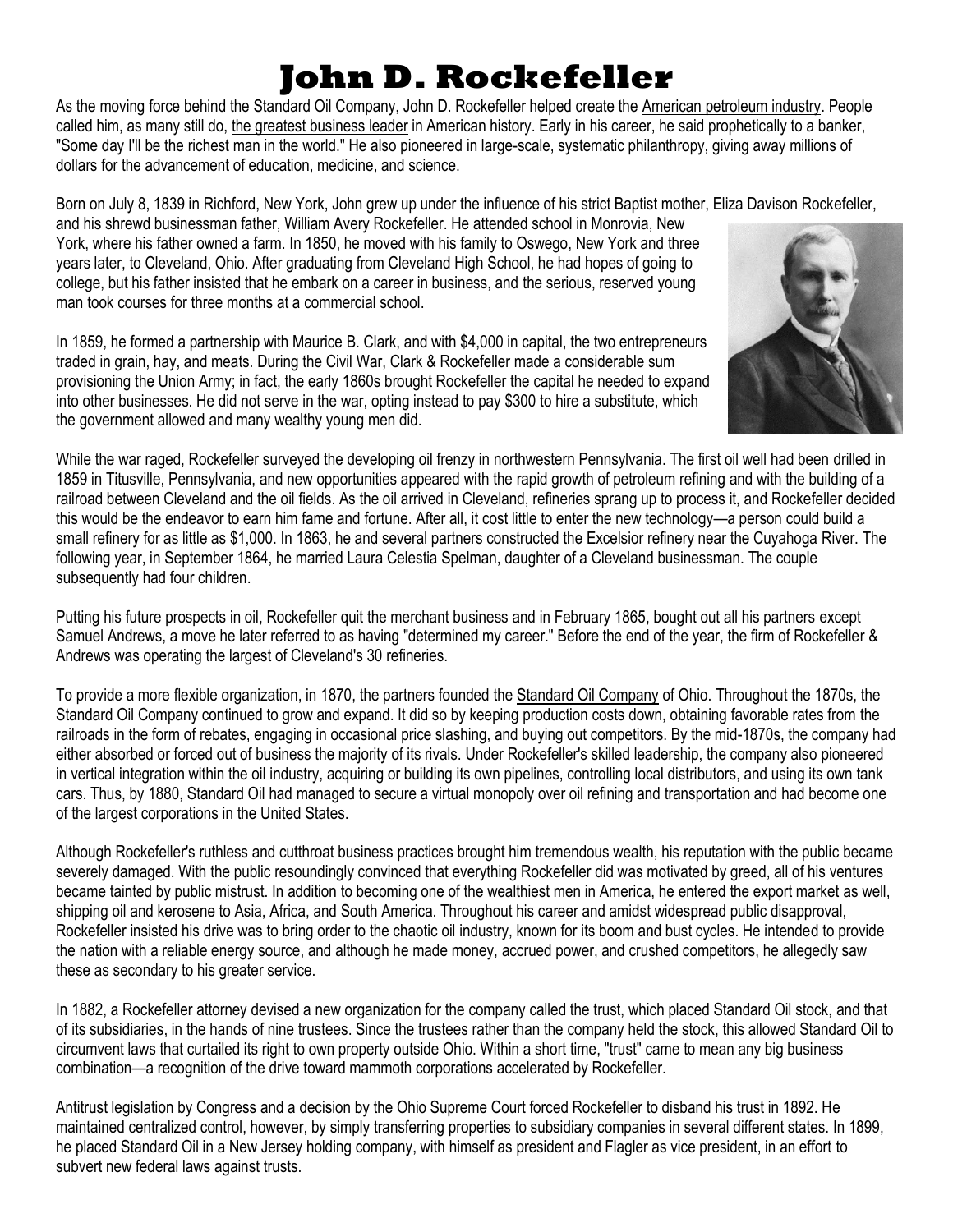While the public criticized and even condemned Rockefeller, he quietly gave much of his money away to charities and educational institutions, often under the guidance of the Baptist church in which he had long been a lay leader. He gave money to Spelman College in Georgia to educate African-American women and founded the University of Chicago (ultimately giving it \$80 million). He spent a good deal of his time establishing philanthropic institutions, most prominently the Rockefeller Institute for Medical Research, founded in 1901, and the Rockefeller Foundation, chartered in 1913 "to promote the well-being of mankind and the world." The latter helped eliminate yellow fever, gave money to hospitals overseas, and provided relief after World War I.

Rockefeller's wealth peaked at about \$900 million—a considerable sum at the turn of the century, more than the entire federal budget. As more than 2% of the gross national product, his fortune qualifies him as the wealthiest man in America's history. He gave away more than \$500 million.

Rockefeller had little to do with the corporation by the time Standard Oil suffered the widely read attacks from Tarbell in her *History of the Standard Oil Company* in 1904, and the U.S. Supreme Court ordered the breakup of Standard Oil in 1911 as a company in restraint of trade. Rockefeller died on May 23, 1937, an enigmatic business leader who denied a desire for great wealth, but obtained it; who praised competition, but crushed it; who shunned the public that scorned him, but contributed lavishly to help it.

McGuire, William, and Leslie Wheeler. "John D. Rockefeller." *American History*. ABC-CLIO, 2012. Web. 14 Nov. 2012.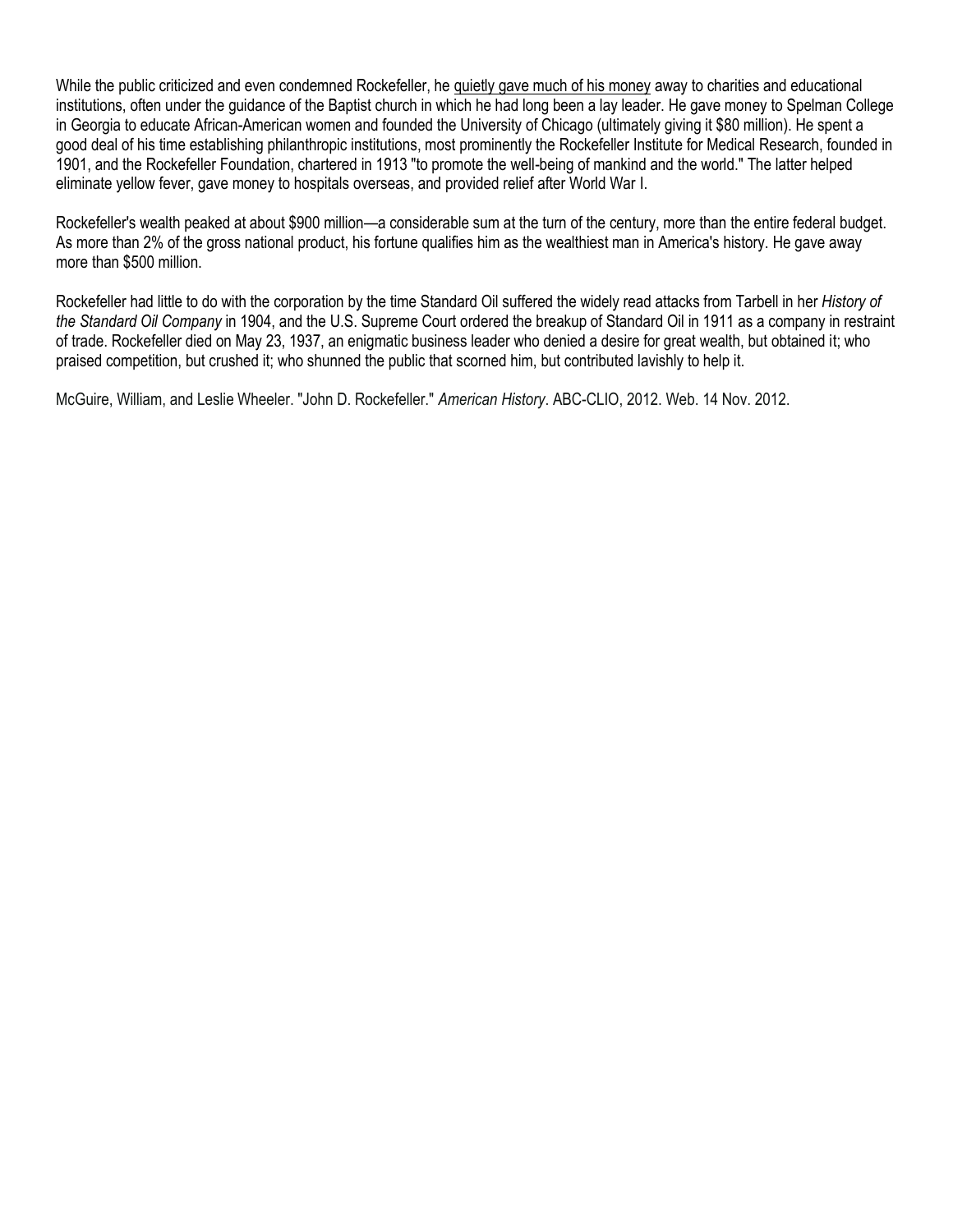#### **Thomas Edison**

Thomas Alva Edison, despite deafness from an early age and a limited formal education, became one of the nation's most prolific pioneers in the development of electronic inventions that have transformed the lives of people all over the world.

Edison was born on February 11, 1847 in the village of Milan, Ohio, the youngest of seven children. His parents, Samuel Edison and Nancy Elliott, were originally from Ontario, Canada but moved to Ohio shortly before Edison was born. When Edison was seven, his father moved the family to Port Huron, Michigan and opened a business dealing in lumber and grain, earning a comfortable living for the family.

Because Edison did poorly in school, he was taught at home by his mother. Mathematics was his weakest subject, but he found chemistry more to his liking. When in his teens, he got a job selling newspapers and candy on trains; he also set up a chemical laboratory in a baggage car. Getting to know telegraph operators in the stations on his route, he became a telegrapher himself at age 16 and roamed around the Midwest, working at telegraphy and odd jobs, dabbling in chemistry, picking up information from continual reading, and experimenting with various inventions. During these years, he began to suffer from deafness, possibly owing to an accident.

In 1868, Edison went to work as an operator for the Western Union Telegraph Company in Boston, meanwhile continuing to tinker with experiments. The next year, he took out a patent for his first invention, an electric vote-recording machine, which he took to Washington, D.C. and demonstrated before a congressional committee. Its adoption was turned down because the machine counted votes too rapidly and would prevent members of Congress from filibustering. In New York, after showing off his technical skill, he was hired as general manager by Laws' Gold Indicator Company. Soon afterward, with two other electrical engineers, he formed a company specializing in electrical work of all kinds. In 1870, when the firm was sold, Edison received \$40,000 for his share and started his own electrical business, for which he hired trained technicians able to work on inventions under his

supervision, as well as scientific theorists. He had an intuitive gift for judging the abilities of prospective employees.

Edison concentrated during the early 1870s on making advances in the telegraph, often improving on the work of earlier inventors. For example, he took the duplex system of telegraphing, by which two messages could be sent simultaneously, and made it quadruplex, allowing for four messages. In 1876, he set up an "invention plant" at Menlo Park, New Jersey, where he and his staff pursued independent research on and development of projects that were seen to be profitable. In 1877, Edison invented the phonograph, at first a crude device, which he slowly improved. Two years later, he made the incandescent electric bulb a commercial possibility, working from the discoveries of others going back to the 1840s. His chief (and essential) contribution was to perfect the means for cheap production of the bulbs and for bringing power to them from a central source. On Pearl Street in lower New York City, he established the first electrical plant to generate power. He devised light sockets, safety fuses, junction boxes, and other elements of the electric system now familiar to everyone.



By 1887, the invention plant at Menlo Park had outgrown itself, and Edison moved his headquarters to West Orange, New Jersey, where work continued on a larger scale. Edison organized companies to make and sell his various inventions. These companies were eventually merged into what is now the General Electric Company.

In experimenting with the motion picture during the 1890s, Edison and his colleagues took an existing device, improved it, patented it as the Edison Vitascope, and encouraged the formation and systematization of what became the movie industry. He experimented with synchronizing sound and cinema, anticipating the eventual development of sound movies.

Edison's other successes, often worked out from existing inventions, include the electric dynamo, the storage battery, the dictaphone (Ediphone), the mimeograph, the microphone, the electric locomotive, railway signaling devices, and lighting systems for railway cars and mines. During World War I, he chaired the Naval Consulting Board, where he contributed his experience to research on torpedoes, periscopes, flamethrowers, and devices to protect ships from U-boat torpedoes.

At Seminole Lodge, the winter home Edison built at Fort Myers, Florida in the 1880s, he established the Edison Botanical Research Laboratory where he experimented unsuccessfully with making rubber from the goldenrod plant and using bamboo fiber for the filament in the incandescent bulb. His friends Henry Ford and Harvey Firestone encouraged his efforts, and Ford bought an estate adjoining Seminole Lodge. Edison continued to spend winters in Fort Myers until the end of his life.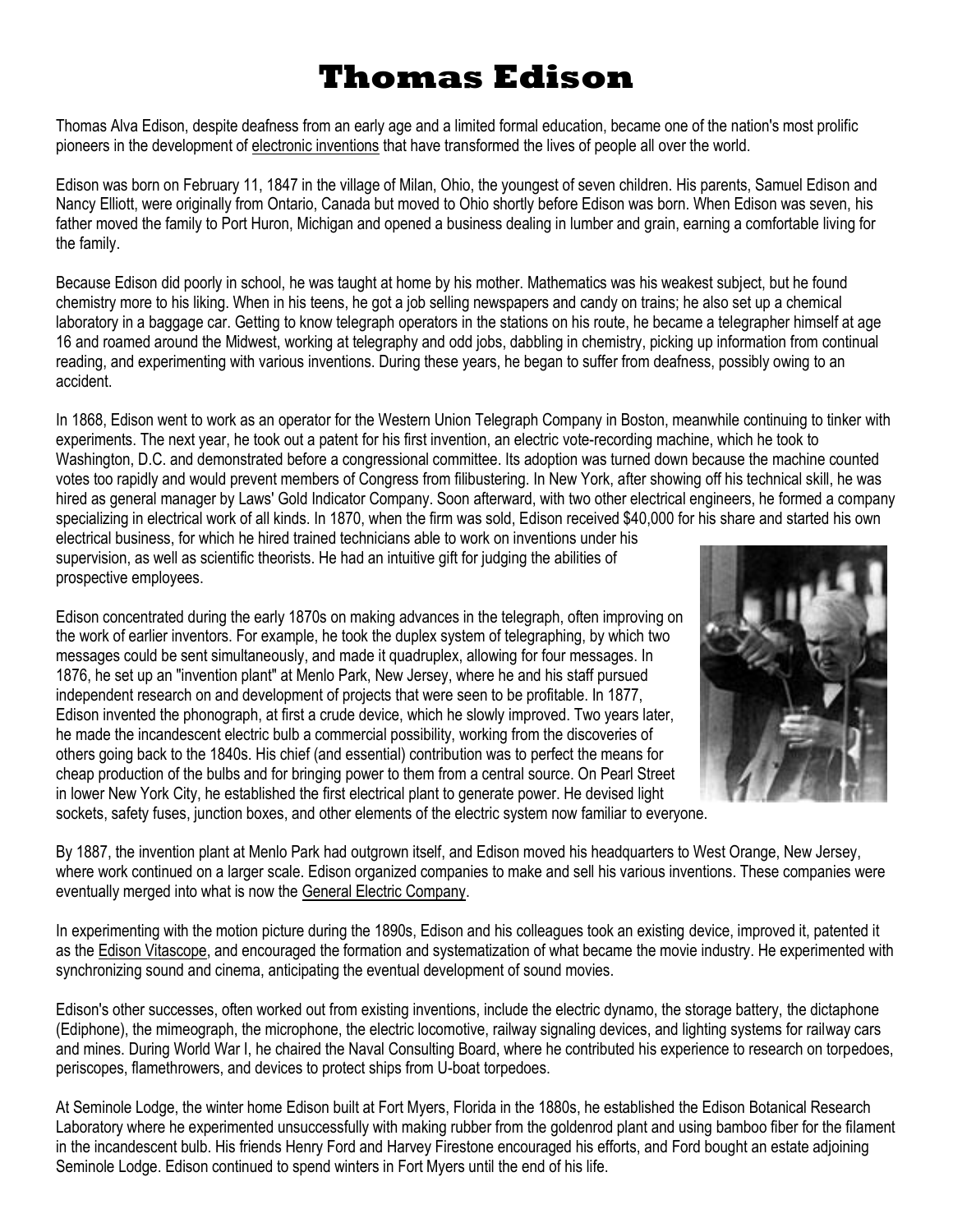Edison made only one discovery in pure science, the "Edison effect," which he noted and patented in 1883 and which led other workers to discover the vacuum tube, in turn important for radio. Edison registered some 1,000 patents, though many of these were the result of cooperative work in his laboratories. Even during Edison's lifetime, the phenomenal character of such inventions as electric light, the phonograph, and motion pictures gave him an almost heroic stature in the common view, and a virtual mythology grew up about the events of his life and career. Edison died on October 18, 1931.

McGuire, William, and Leslie Wheeler. "Thomas Edison." *American History*. ABC-CLIO, 2012. Web. 11 Nov. 2012.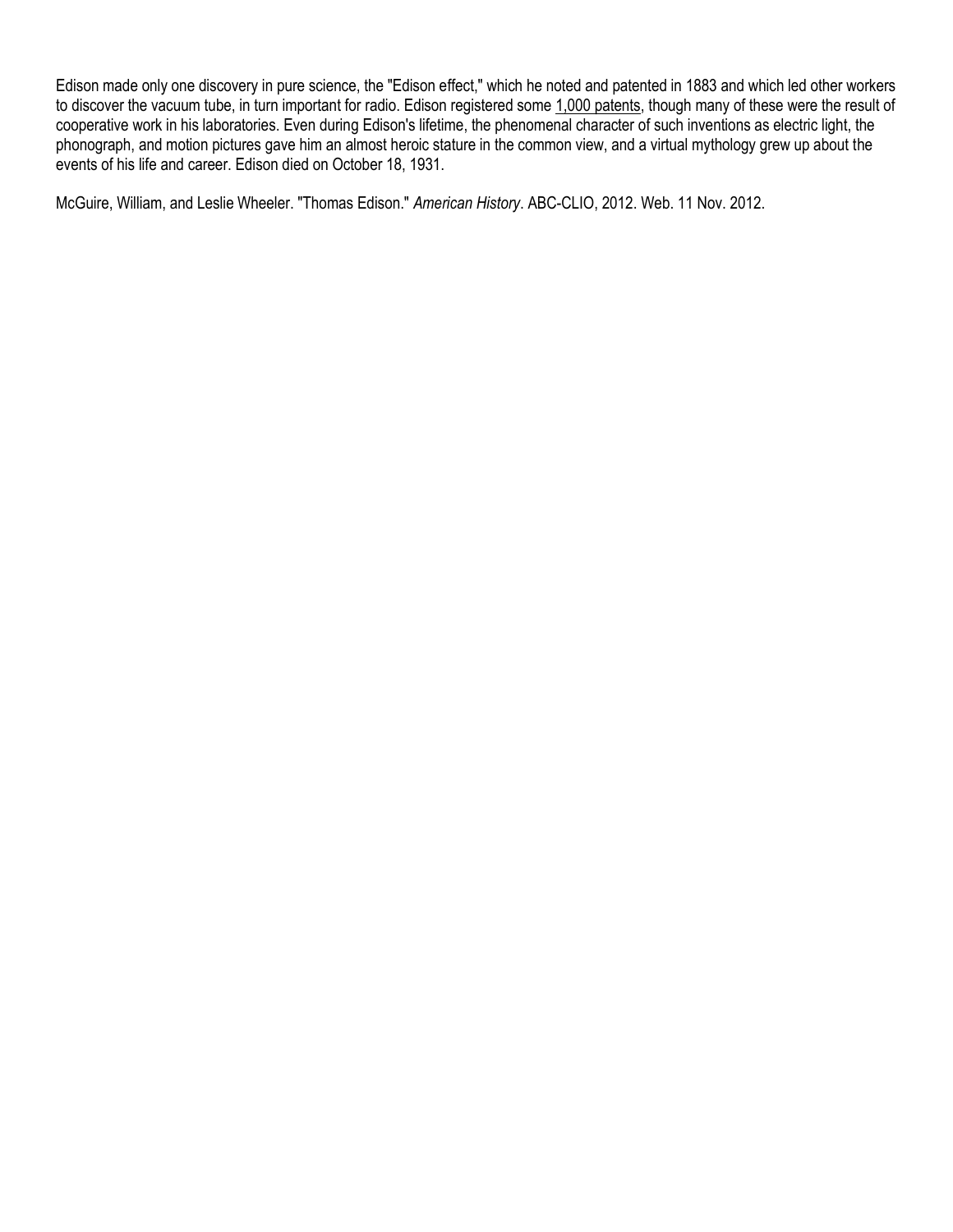### **Boss Tweed**

As the head of Tammany Hall, the Democratic Party organization in New York City, William Tweed, also known as Boss Tweed, became famous for his greed and arrogant abuse of political power.

Tweed was born on April 3, 1823 in New York City. After leaving public school at age 11, he joined his father as a chair maker and was an apprentice saddler before attending a bookkeeping school for several months. At the age of 17, he became the bookkeeper of a small brush-making firm his father partly owned. By 19, he was a

member of the firm. Two years later, he married Mary Jane Skaden, the daughter of the main partner in the firm. She subsequently bore eight children.

In 1848, Tweed organized a new volunteer fire engine company in New York City, at that time a sure way to enter politics. He lost his first bid to win election for assistant alderman in 1850, but one year later, he succeeded as a candidate for the Democratic Party in a predominately Whig district. Two years later, Tweed was elected to the U.S. House of Representatives but served only one term because he preferred to exercise more influence at the local government level. While serving in Congress, Tweed held onto his position as alderman. His term as a representative ended in 1855, and within a year, he was elected the chairman of the New York City Board of Supervisors and a school commissioner.



A master of political strategy, Tweed used his new positions to increase his political power by accepting bribes and placing allies in key positions to distribute patronage jobs. He soon dominated the New York Democratic Party. In 1857, he was elected to the governing board of New York City's powerful Democratic political machine, Tammany Hall. Eleven years after joining the board, he was chosen to head the organization.

Tweed used his power in New York City and the state legislature in Albany, as well as in the governor's office after 1868, to institute graft (a graft is an dishonest use of a politician's authority for personal gain) at taxpayers' expense on an unprecedented scale. Although he had no training as an attorney, he opened a law office through which huge fees were paid by businesses to obtain city and state contracts, a printing company through which all state documents had to be submitted regardless of the cost and

In his largest scheme, a marble company that billed the state government exorbitant rates for the stone required to build a new county courthouse. Because of the false billing submitted for the courthouse, the original cost of the building skyrocketed from an estimated \$500,000 to \$12 million. The level of overall greed and corruption evident in the construction of the courthouse led to an investigation of Tweed's methods of robbing the public treasury by *Harper's Weekly* and the *New York Times.* Aided by articles in these publications after 1870, and especially the cartoons drawn by Thomas Nast in *Harper's Weekly,* public indignation was aroused against Tammany Hall. Tweed only confirmed the accusations made by Nast when he made the mistake of offering the cartoonist \$500,000 to stop producing drawings about him.

Tweed was convicted of forgery and grand larceny in November 1873 and sentenced to 12 years in jail and a more than \$12,000 fine. He was released in January 1875 after the sentence was reduced on appeal, but he was immediately rearrested and returned to jail to await trial for civil damages. Unable to pay the \$3 million bail, Tweed decided to escape in December of that same year and fled first to Cuba and then Spain. He was recaptured in Spain after Spanish officials identified him from Nast's cartoons and returned him to the United States in November 1876. Once back in America, Tweed was arrested and returned to jail, where he unsuccessfully attempted to secure leniency by cooperating in the arrests and trials of former conspirators and by detailing his own corrupt activities.

Tweed's health had begun to deteriorate rapidly after 1875, and he died in jail on April 12, 1878 before ever standing trial for the civil damages. Although his personal power had evaporated with his initial arrest and conviction in the early 1870s, the Tammany Hall organization he created remained a dominant force in local and state politics in New York and in national politics until well into the 20th century.

O'Brien, Steven G. "William Marcy Tweed." *American History*. ABC-CLIO, 2012. Web. 12 Nov. 2012.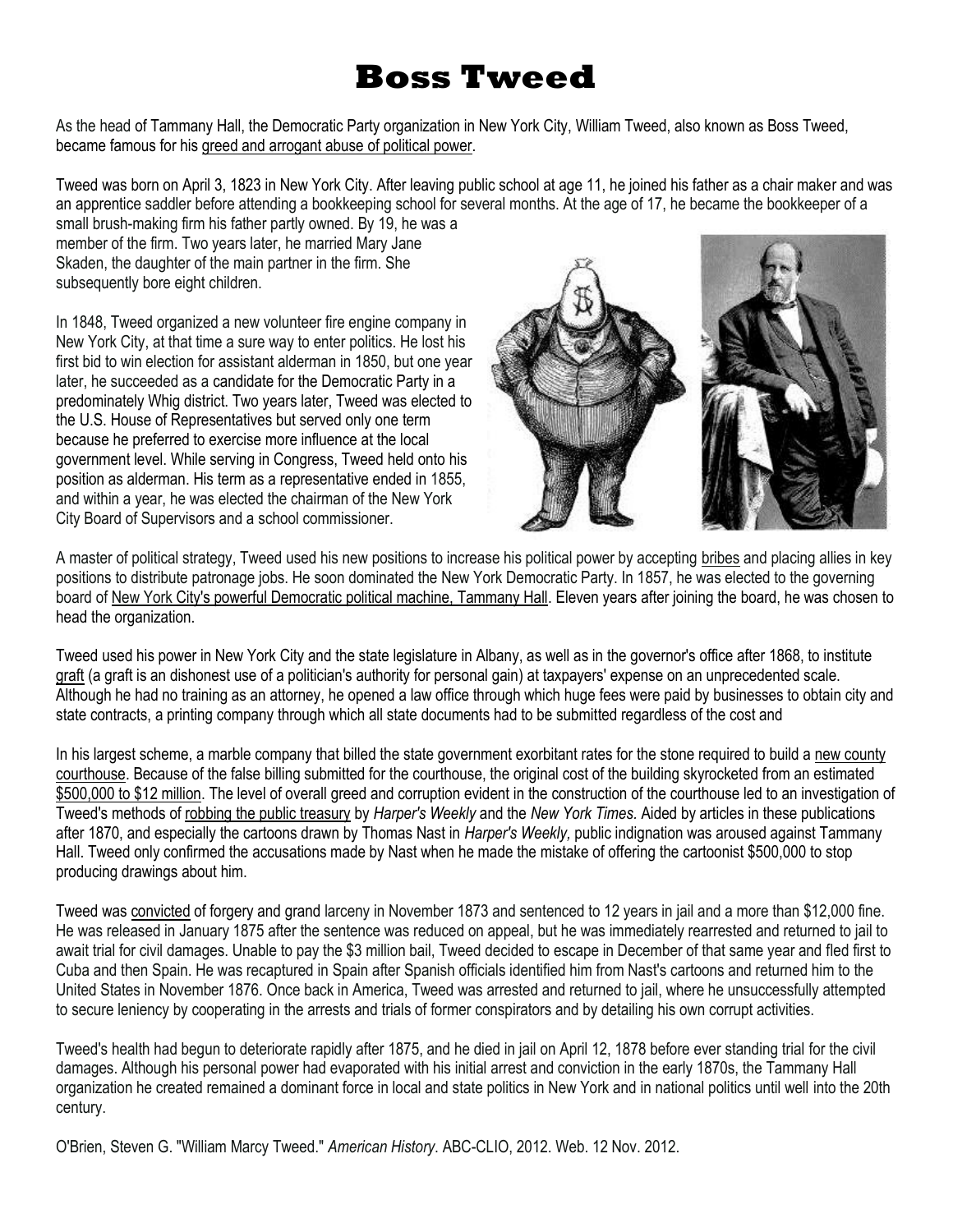### **Joseph Pulitzer**

As the owner of the *St. Louis Post-Dispatch* and later of the *New York World,* Joseph Pulitzer used his newspapers as an instrument to urge reform upon American society. His sensational coverage and fierce competitiveness with William Randolph Hearst led to the spread of yellow journalism at the end of the 19th century, but Pulitzer remained an ardent advocate of high literary standards.

Pulitzer was born on April 10, 1847 in Mako, Hungary and grew up in Budapest. Failing to make a military career in Europe because of poor health and eyesight, Pulitzer emigrated to the United States in 1864 and enlisted in the Union Army. He served for nearly a year under Gen. Philip H. Sheridan. With the end of the war, Pulitzer went to St. Louis, Missouri, where he became a reporter for a newspaper owned by German-born journalist and statesman Carl Schurz.

In spite of at first being ridiculed for his scrawny figure and poor English, Pulitzer was soon a highly successful reporter. He became a naturalized U.S. citizen on March 6, 1867 and embarked on a career in politics. His reputation as a reporter was such that he was elected to the state legislature as a Republican and served during the 1870 session. An ardent supporter of the Liberal Republican movement, of which Schurz was one of the leaders, Pulitzer was named secretary of the Cincinnati convention that nominated controversial editor Horace Greeley for the presidency in 1872. Disillusioned by the failure of the movement, Pulitzer joined the Democratic Party.

On June 19, 1878, Pulitzer married Kate Davis, a distant relative of Confederate president Jefferson Davis, and decided that same year to abandon an active career in politics and concentrate instead on journalism. That same year, he bought the failing *St. Louis Dispatch* at public auction for \$2,500 and soon added to it the *St. Louis Post.* Using both sensationalism and campaigns against political and municipal corruption in St. Louis, he managed to double the circulation of the combined papers within a year. By the end of 1881, the *St. Louis Post-Dispatch* was bringing in annual profits of \$45,000.



Newspapers in New York and other large cities soon adopted Pulitzer's successful methods. In particular, a fierce rivalry developed between the *World* and the *New York Journal* under the ownership of William Randolph Hearst. Hearst was determined to outdo the *World* in sensationalism, giving rise to "yellow journalism," a term used because of a comic strip titled "The Yellow Kid" but which came to stand for the most lurid of journalistic practices. Yellow journalism on the part of both papers helped inflame public opinion in favor of war against Spain in 1898.

Pulitzer had retired from direct control of his papers in 1889 because of failing health, but he returned after the Spanish-American War and raised the level of the *World* to what it had been, eradicating much of the yellow journalism style. Under his renewed guidance, the paper continued to serve as an instrument of middle-class reform. In editorials and stories, the *World* supported labor, campaigned against trusts and political bosses, and helped to expose the plight of the urban poor—crusades that anticipated in daily journalism the muckraking magazines of the early 20th century.

An extremely wealthy man by the time of his death on October 29, 1911, Pulitzer left \$2 million for the establishment of the first school of journalism in the country at Columbia University in New York City. He also left \$250,000 to be used for an annual Pulitzer Prize in journalism, literature, history, and education.

McGuire, William, and Leslie Wheeler. "Joseph Pulitzer." *American History*. ABC-CLIO, 2012. Web. 11 Nov. 2012.

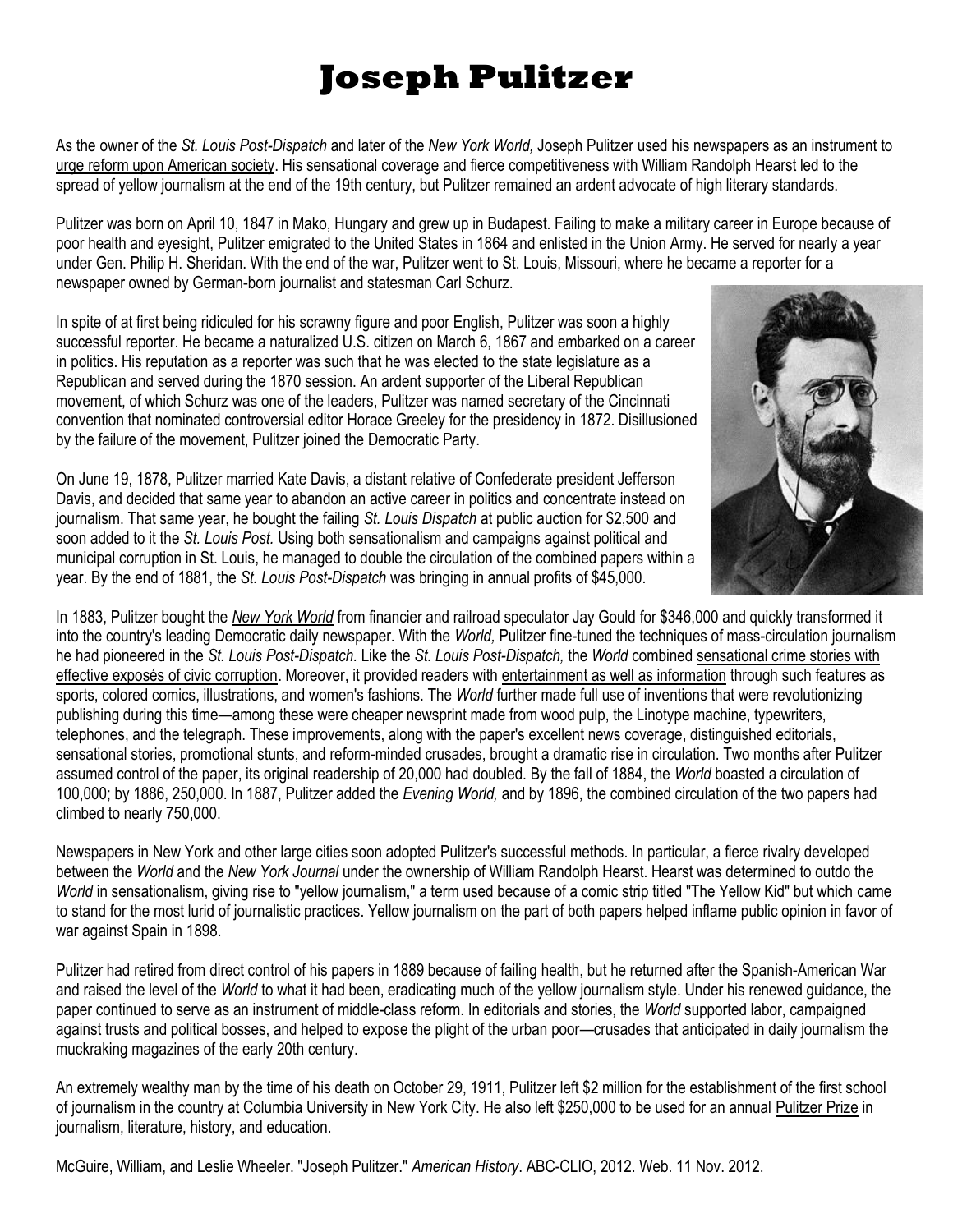### **Booker T. Washington**

As the head of Tuskegee Institute (a leading center of African American education), Booker Taliaferro Washington was a major spokesperson for his race in the late 19th and early 20th centuries. He believed that African Americans should advance through education and effort instead of seeking social and political equality with whites.

Washington was born a slave on April 5, 1856 on a plantation near Hale's Ford, Franklin County, Virginia. His father was an unknown white man; his mother was a cook on a plantation. After being emancipated in 1865, Washington's family moved to Malden, West Virginia, where he went to work in the salt furnaces and later in a coal mine. Imbued with a strong desire to get an education,



Washington managed to take classes at night.

In 1872, at the age of 16, Washington entered Hampton Normal and Agricultural Institute in Virginia. Here, he came under the influence of the school's founder and principal, Samuel Chapman Armstrong. Armstrong emphasized a program of arts and sciences as well as industrial arts that would train African Americans for jobs and instill values. He believed that African Americans would be granted political and civil rights once they had proven themselves worthy of these rights.

Graduating from Hampton with honors in 1875, Washington returned to Malden to teach school. In 1878, he studied briefly at Wayland Seminary in Washington, D.C. before returning to Hampton as a teacher in a program for Native American students. In 1881, Washington became principal of a new state school for African Americans, the Tuskegee Institute, at Tuskegee, Alabama.

From the time of his arrival at Tuskegee, Washington assumed a leadership role. Finding that no land or buildings had been acquired for the school, he went to work winning the support of local whites and recruiting African American students. Thanks to his efforts, Tuskegee opened with 40 students in a dilapidated shanty loaned by the African American Methodist church. From these modest beginnings, Washington built Tuskegee into an institution with 540 acres of land and an enrollment of more than 400 students by 1888.

Like Hampton, Tuskegee offered training in a variety of skilled trades. Boys studied farming and dairying; girls learned cooking, sewing, and other homemaking skills. In the academic departments, the emphasis was on the practical applications of learning rather than learning for its own sake. Washington was also concerned that students be taught the beauty and dignity of labor. In addition, personal hygiene, manners, and moral education were stressed. Unlike Hampton, where the principal and most of the teachers were white, Tuskegee always had an all-African-American staff, including the famous agricultural chemist George Washington Carver. The school became known throughout the country and abroad. Graduates taught in all the Southern states, and institutions modeled on Tuskegee were started elsewhere.

Washington personally devoted a great deal of time and energy to raising money for Tuskegee and publicizing the school and its philosophy. He was remarkably successful in securing financial aid from white Northern philanthropists, including Andrew Carnegie (who became the largest single donor) and philanthropic foundations such as the Peabody Education Fund, started by George Peabody.

Beginning in 1884, when Washington addressed the National Education Association in Madison, Wisconsin, he was in demand as a public speaker on education and race relations. Washington delivered his most famous speech at the Cotton States and International Exposition in Atlanta in 1895. The essence of his racial philosophy was contained in this statement: "In all things that are purely social we can be as separate as the fingers, yet one as the hand in all things essential to mutual progress." Washington also advised African Americans to remain in the South instead of seeking advancement in the North.

After Washington's Atlanta speech, he was hailed as the spokesperson for his race and the successor to Frederick Douglass, who had died that same year. In 1896, Harvard University awarded Washington an honorary degree. Two years later, he received President William McKinley at Tuskegee, and in 1901, he dined at the White House with President Theodore Roosevelt, who consulted him on appointments and on Southern and racial policies. During Roosevelt's administration and that of William Howard Taft, Washington had more influence than any other African American.

In keeping with Washington's philosophy of economic self-help, he organized and became the head of the National Negro Business League, established in 1900 to help develop and support African American-owned businesses. In 1901, Washington published his autobiography, *Up from Slavery.* A bestseller in the United States and translated into more than a dozen languages, the book established Washington as a prototype of the self-made African American man.